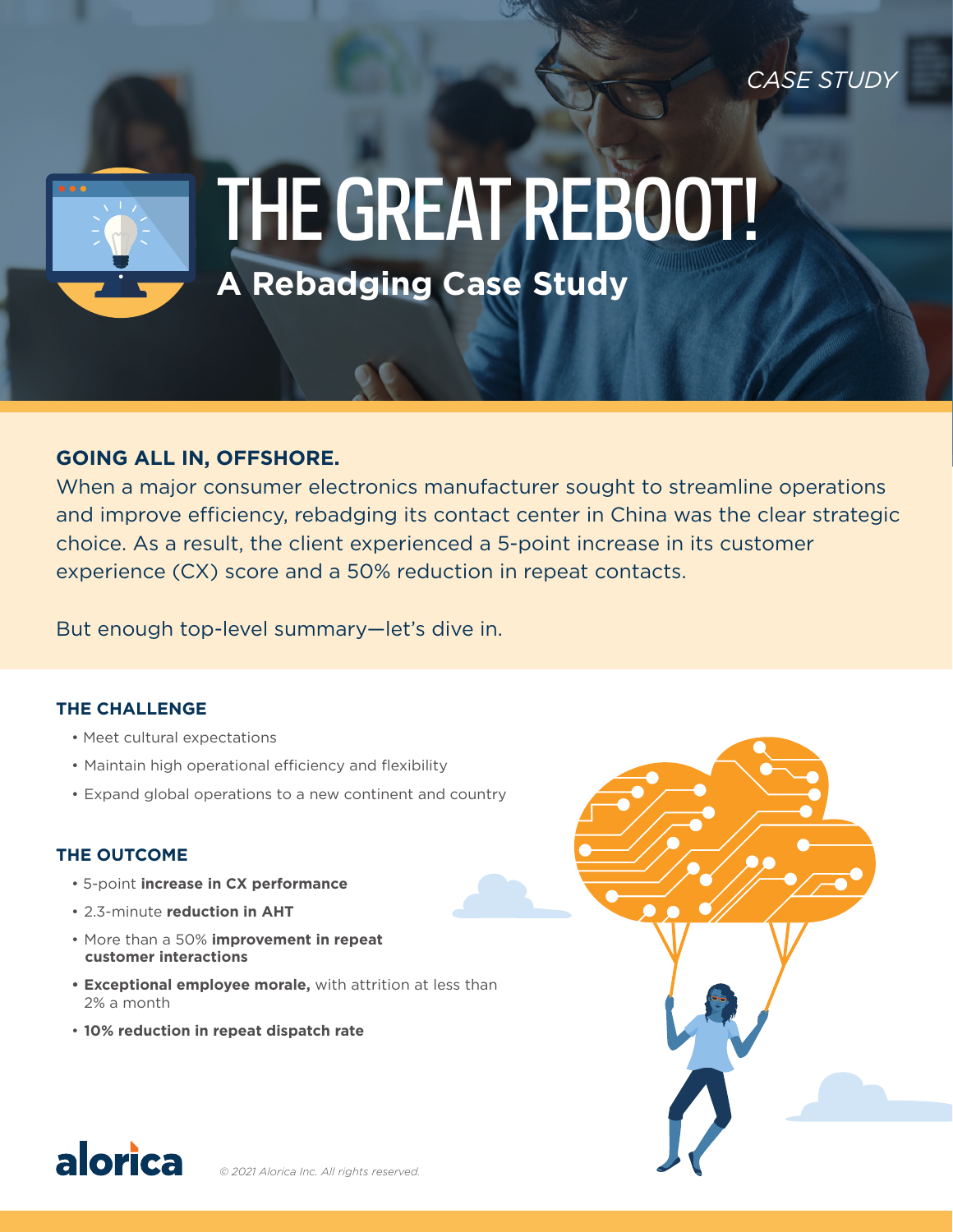

# **THE CHALLENGE**

#### **In with Outsourcing!**

The client decided to move a majority of their contact centers from internal to external management. As they looked to rebadge their Dalian, China center, they wanted a strong partner with a global footprint who could deliver more analytical insights and offer unified solutions while remaining flexible and creative.

Keeping the client's multilingual staff onboard and engaged, while incentivizing them to become more efficient, would require building trust and displaying cultural sensitivity. And of course, getting operations off the ground in a new country meant grappling with foreign laws and regulations.

It was a tough assignment, but we don't get called in for the easy ones.

*"By diving into the analytics, such as performing SKU analysis on bad dispatches, we were able to find commonalities that enabled us to reduce our repeat dispatch rate by 10%."* 

 *–Warren Tate, Vice President for Strategic Operations, Alorica*

#### **THE SOLUTION**

#### **Enhancing Corporate Culture to Drive Results.**

Rebadging a contact center is a delicate dance of merging multiple corporate cultures while ramping up efficiency and performance—made all the trickier when it's not just business cultures being merged, but foreign cultures as well.

To ensure a smooth transition, we unified aspects of the client's culture with Chinese culture and Alorica's own ethos. This successful mesh created a win-win environment of trust and motivation, as we:

#### • Understood cultural expectations.

Our leadership team socialized with managers in the evening, held numerous town hall meetings to highlight advancement opportunities and embraced the tradition of handing out red envelopes with a small gift of money to indicate good luck.

#### • Matched previous compensation packages.

We matched tenure and pay, and we also struck a deal with the existing insurance company to ensure that benefits would remain untouched.

### • Incorporated positive recognition and incentive programs.

We implemented visible, daily recognition programs to create a livelier (but still professional) atmosphere. We also switched from annual bonuses to more frequent incentives. closely tied to performance.

## • Invested in rigorous training and coaching to develop new agents' skills faster.

To make up for the knowledge gap, we invested in two weeks of additional technical training. We also coached agents in customer experience and behavior psychology to improve customer interactions.